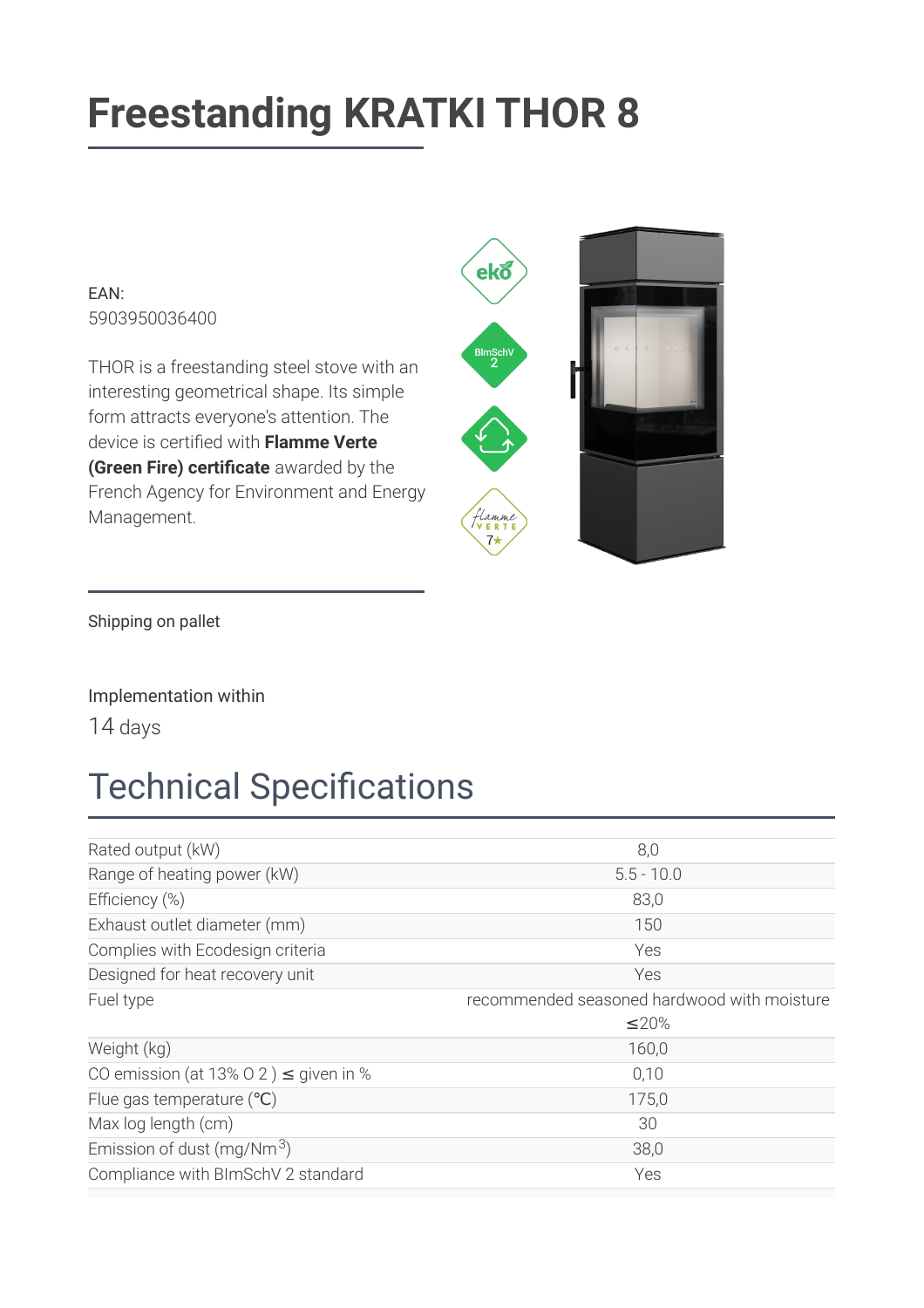| The energy efficiency index EEI            | 109,32       |
|--------------------------------------------|--------------|
| Glazing type                               | lateral      |
| Opening of the doors                       | to the right |
| Material                                   | steel        |
| Width (cm)                                 | 45,20        |
| Height (cm)                                | 130,80       |
| Depth (cm)                                 | 45,20        |
| External air inlet                         | <b>Yes</b>   |
| The liner of the combustion chamber        | Yes          |
| Ashpan                                     | Yes          |
| Decorative printed glass                   | Yes          |
| ASDP - automatic control of the air supply | No           |
| <b>Turbine TURBOFAN</b>                    | <b>No</b>    |
| Water panel                                | No           |

### **Features**

#### **MODERN DESIGN**

The spacious glazing makes the vision of fire more attractive, and the extra decorative glass highlight its charm. The interior of the stove is lined with Acumotte which perfectly contrasts with the stove, giving it a modern look. Acumotte is a ceramic material which accumulates heat and raises the temperature in the furnace.

Solid handle, makes it easy to seal the door. Thanks to this, the device works well in homes with recuperation.

#### **ECOLOGICAL COMBUSTION**

The unit meets the requirements of Ecodesign standards and the restrictions of the BImSchV 2 standard, which determines the maximum CO emission.

The device is certified with Flamme Verte (Green Fire) certificate awarded by the French Agency for Environment and Energy Management. The highest score of 7 stars guarantees that the fireplace meets the highest economic and ecological standards.

#### **MAXIMUM USE OF ENERGY**

More efficient combustion and longer maintenance of temperature by lining the combustion chamber with ceramic material Acumotte which accumulates heat and raises the temperature in the furnace.

Full combustion on the dust thanks to deflector which extend the exhaust path. This process increases the efficiency of burning and quarantees better energy use. It also minimizes the emission of harmful substances to the atmosphere. Additionaly a diphragm that functions similarly to the deflector has been installed at the exhaust outlet, which further enhances the effects of the device.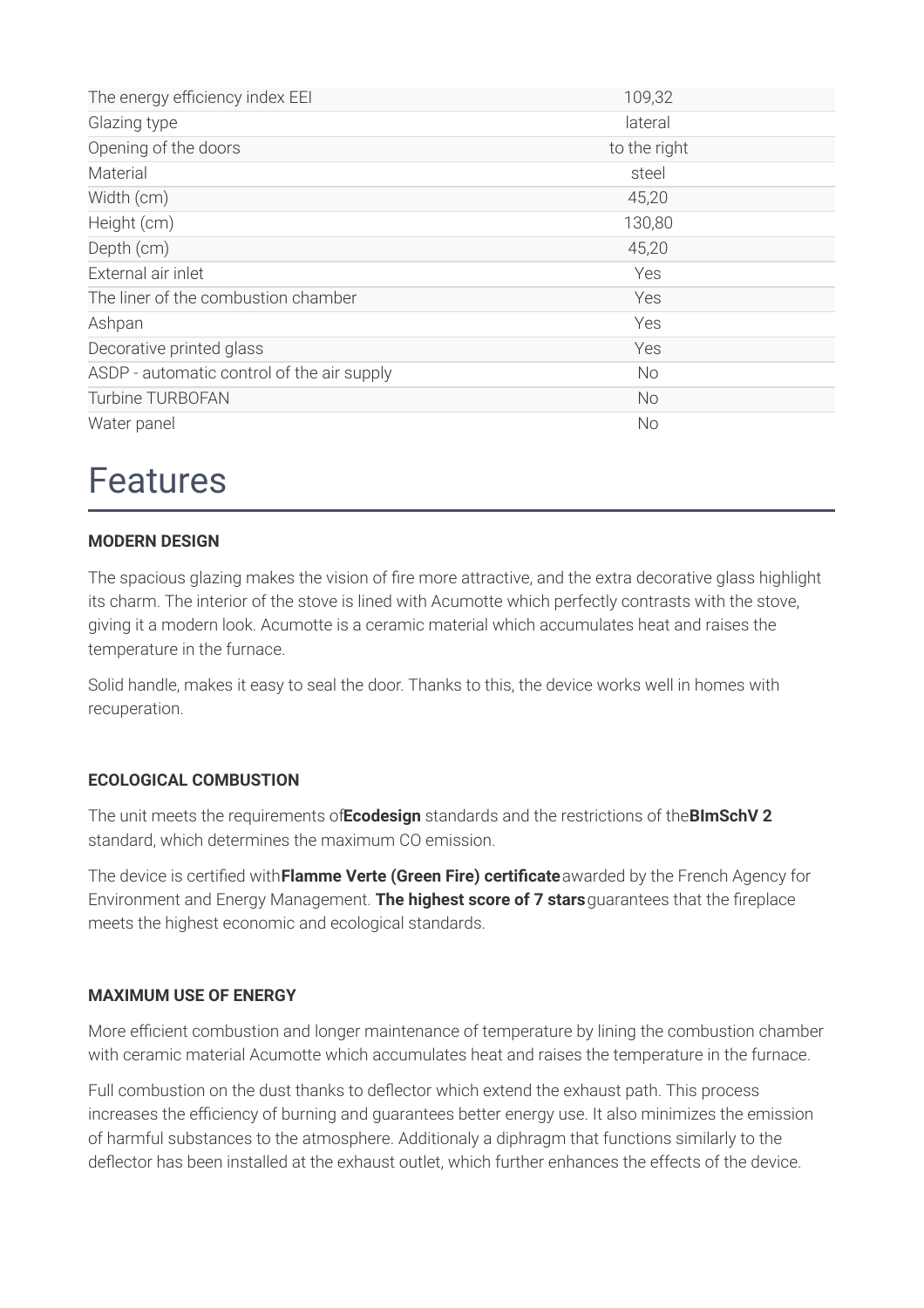Primary air is supplied to the insert thanks to the built-in 100 mm external air inlet. Air inlet is located from the bottom of the insert. Insert has a cover plate on the back wall and a hole in its base. Thanks to it the user can choose how to connect the external air kit. Air adjustment is done with a throttle adjustable by one regulator placed below the door. This solution prevents from improper usage. Whole mechanism works quietly and without fail.

In this insert there is triple air system of combustion chamber. Primary air which enables setting a fire is supplied under the grate. Secondary air - providing economic and ecological burning is supplied by holes on the back wall.

Additionally, this insert is equipped with Clean Glass System (air curtain), so the air is supplied directly to the glass through a system of channels located on the sides of the fireplace. In this way oxygen is supplied to the upper part of the combustion chamber, were happens post-combustion of gases produced while combustion of wood. At the same time it reduces harmful CO emissions to the atmosphere.

#### **SAFETY ON THE HIGHEST LEVEL**

Front of the stove is equipped with a heat resistant ceramic withstanding temperatures up to 800°C. We offered by us glass certified quality and safety.

The body and the front of the stove is resistant to high temperatures through the use of high quality steel. They also ensure the stability of the entire structure.

Excellent tightness thanks to the solid welding made in shielded noble gas. Steel elements are laser cut with the help of modern equipment, and then they are bent on CNC benders.

#### **COMFORTABLE USE**

Special profiled bottom plate of Acumotte is used in this insert. Thank to that the chamber of the stove is bigger and larger amount of wood can be put inside. Additionally shallow combustion chamber was used, this results on low demand for heating power.

Movable grate and ash drawer enable to keep the insert clean.

The glazing of the insert remains clean thanks to the clear glass system.

The air curtain separates the glass from the chamber. So it does not get dirty.

Due to its shape, the freestanding stove THOR can be installed in the corner of the room with either top or rear connections. Rear connection is possible both on the right and left side of the stove. Thanks to the self assembly it is possible to independently rearrange the side panels of the stove and the exhaust outlet, moreover, there are no difficulties with the proper connection of the appliance to the chimney, regardless of its location on the wall. The fitting of the outlet and side panels to the appropriate side is determined by the installer who adjusts the appliance to the needs of the assembly.

Under the fireplace is the chamber where the external air inlet system is hidden.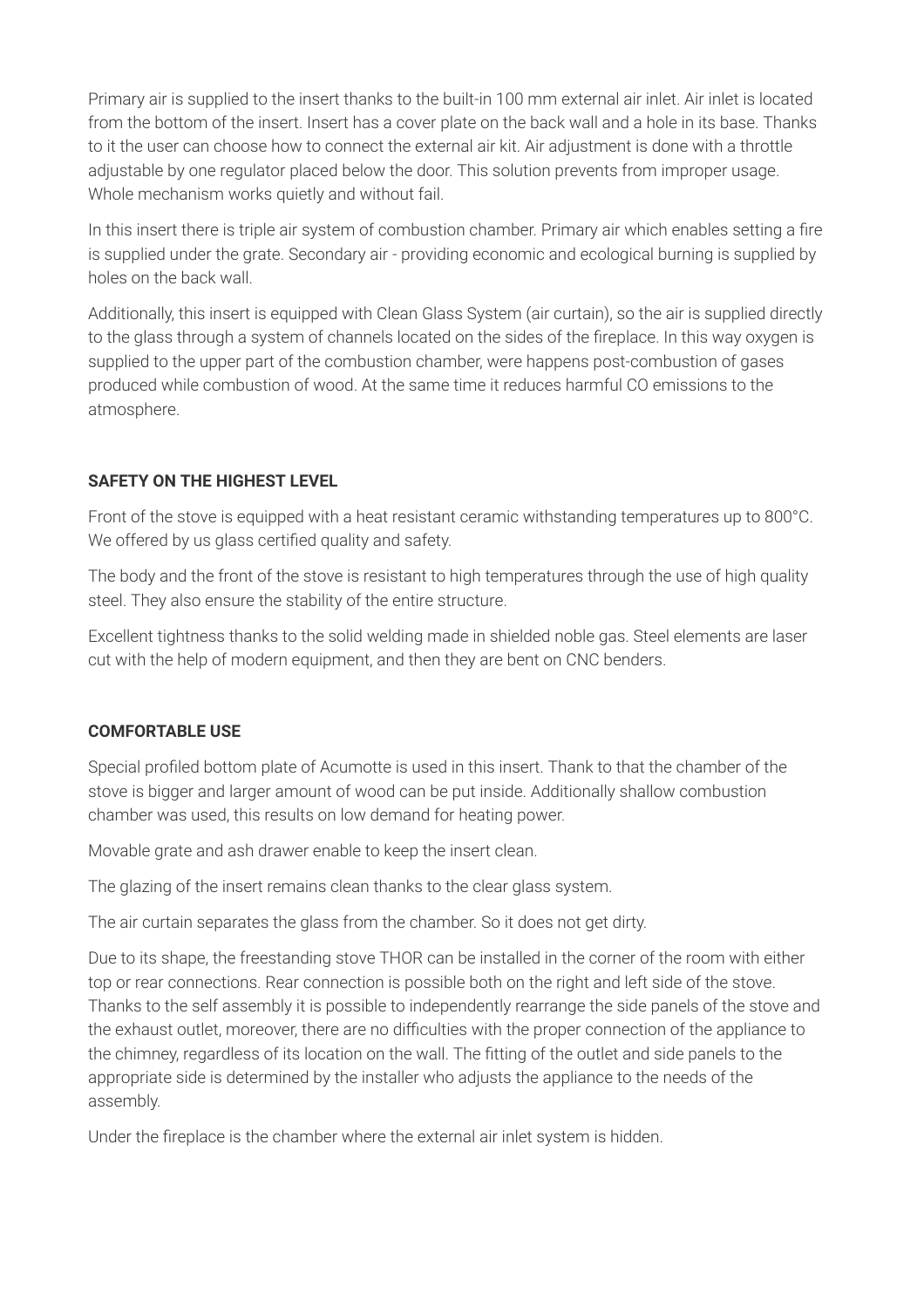## **Technical drawing**





### **Additional options**



### Top plate cover for STOVE AB S, THOR, FALCON, ANTARES Top plate cover for STOVE AB S, STOVE AB S/2,

THOR, THOR/VIEW, FALCON, FALCON/VIEW, ANTARES is required for back exhaust outlet installation.



Spring for door shutting MB P/BS, LUCY P/BS, NADIA P/BS, THOR Spring for door shutting - automatically closes the door.

Steel pipe 150/1m Exhaust pipe designed for connecting wood-fired fireplace inserts an the existing flue pipes.